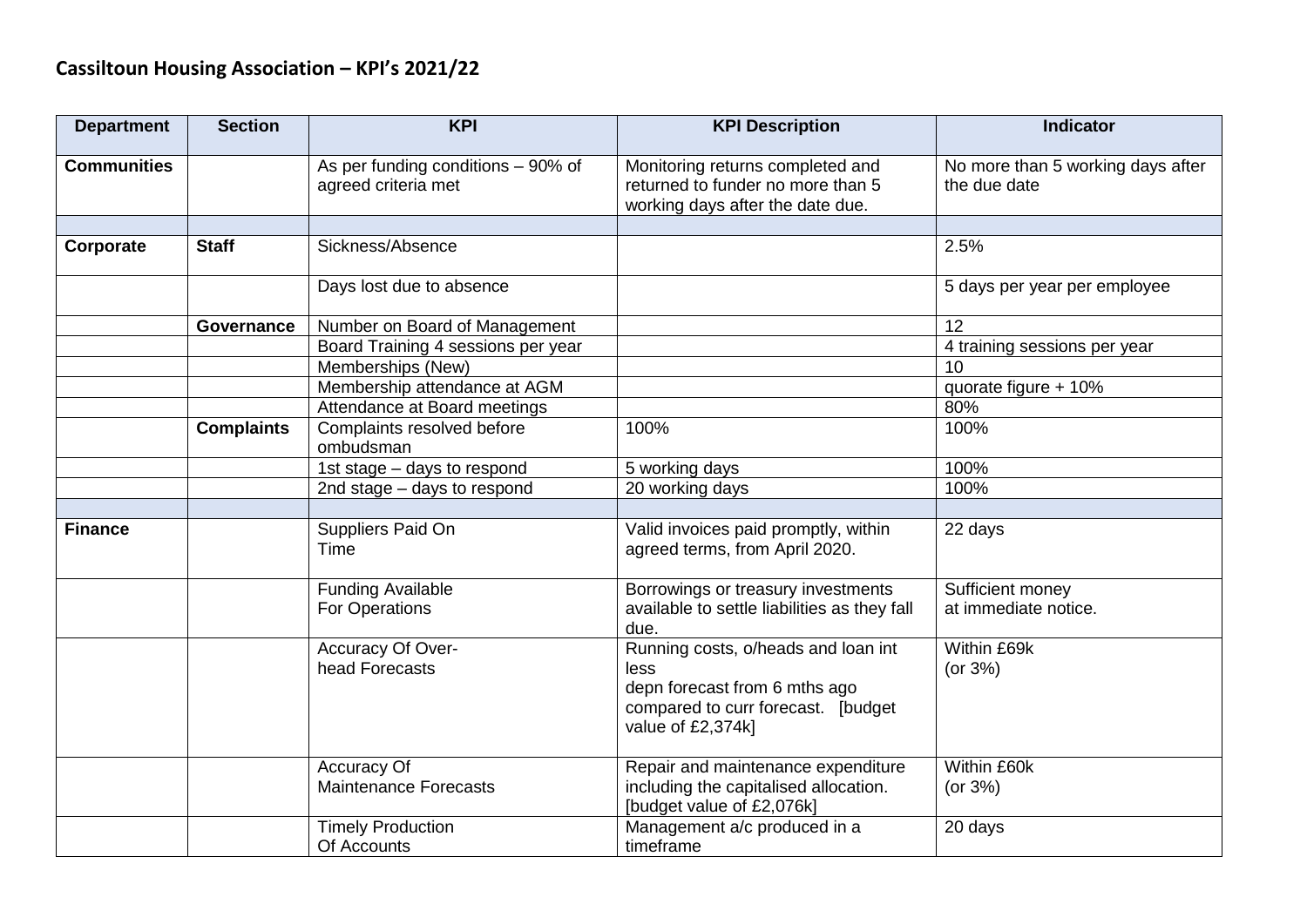|                   |                                                                                                      | that allows any actions to be<br>undertaken. |                    |
|-------------------|------------------------------------------------------------------------------------------------------|----------------------------------------------|--------------------|
|                   |                                                                                                      |                                              |                    |
| <b>Operations</b> | %age offers refused (ARC Indicator<br>(14)                                                           |                                              | 15%                |
|                   | %age tenancies sustained > 1 year<br>(Indicator 16)                                                  |                                              | 85%                |
|                   | Rent loss due to voids (ARC Indicator<br>18)                                                         |                                              | 0.54%              |
|                   | % lets to section 5<br>referrals/nominations (ARC Indicator<br>C2)                                   |                                              | Minimum of 30%     |
|                   | Gross Arrears (ARC Indicator 27)                                                                     |                                              | 3.7%               |
|                   | % of ASB cases reported in the last<br>year which were resolved within the<br>locally agreed targets |                                              | 95%                |
|                   | %age new tenants happy with<br>standard of home when moving in<br>(SHN Statistic)                    |                                              | 90%                |
|                   | Successful post allocation visit within<br>8 weeks                                                   |                                              | 90%                |
|                   | Former Tenant Arrears (ARC Indicator<br>C7)                                                          |                                              | 1.3%               |
|                   | Rent Collected as % of total rent due<br>for year (ARC Indicator 26)                                 |                                              | 101%?              |
|                   | Annual Home Visits 10% per annum                                                                     |                                              | 102 Visits         |
|                   | Estate Visits once per Month                                                                         |                                              | <b>Full Estate</b> |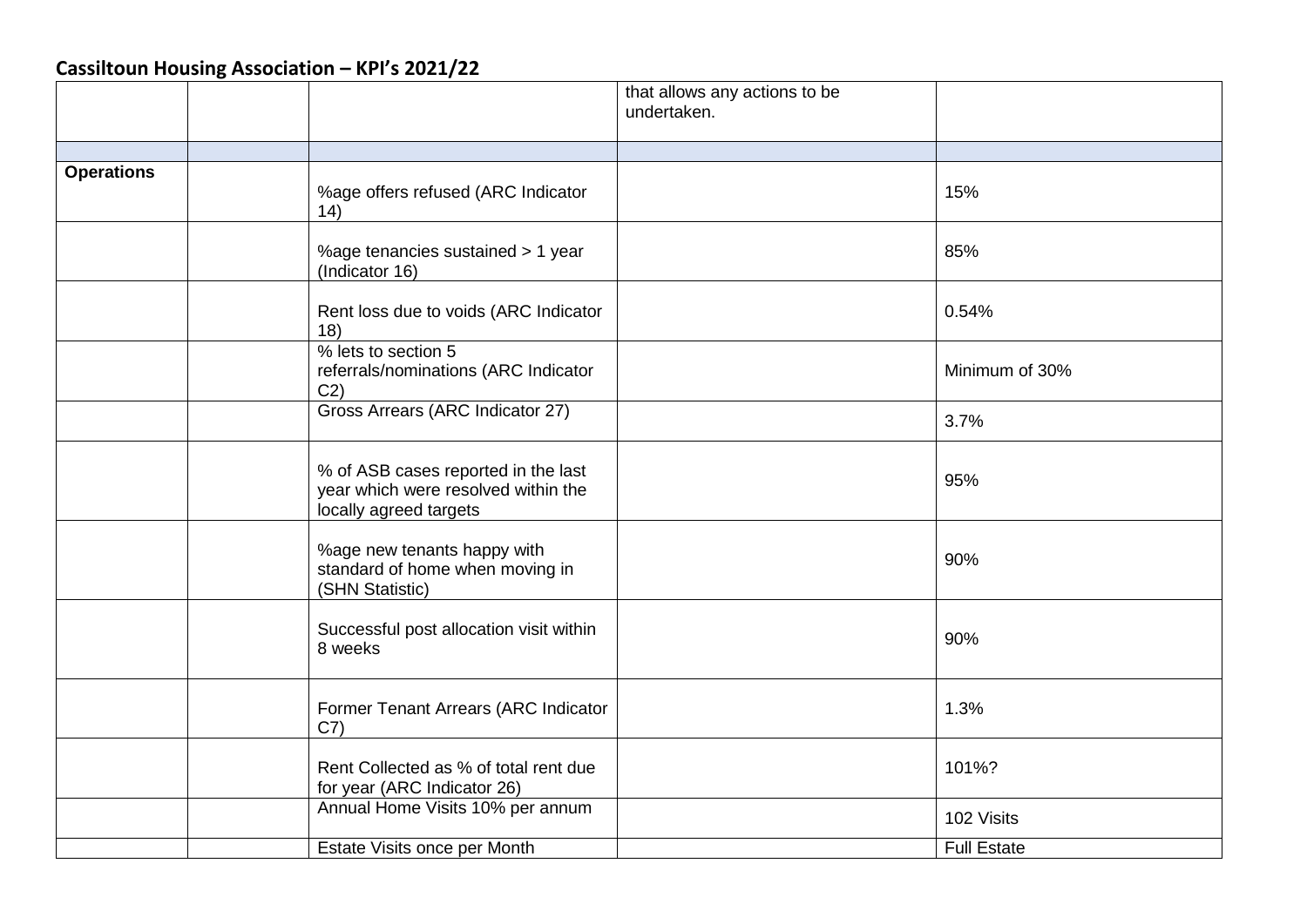|                | Factoring Invoices issued within 2<br>weeks of quarter end                                        | 100%           |
|----------------|---------------------------------------------------------------------------------------------------|----------------|
|                | %age recovery rate in year- Factoring                                                             | 102%           |
|                | %age of recovery rate for billed major<br>and cyclical repairs                                    | 100%           |
|                | %age recovery rate in year -<br>Rechargeable Repairs                                              | 80%            |
| <b>Repairs</b> | Voids - Number of voids completed<br>within timescale                                             | 95%            |
|                | Percentage of medical adaptations<br>completed (Indicator 19)                                     | 75%            |
|                | Right to Repair carried out within<br>timescale                                                   | 100%           |
|                | EESSH Compliance %age (exc.<br>exemptions)                                                        | 100%           |
|                | SHQS Compliance %age - Energy<br>Efficiency (Exc exemptions)                                      | 100%           |
|                | SHQS Compliance %age - Overall<br>(exc. Abeyances and exemptions)                                 | 97.07%         |
|                | Average length of time to complete<br>emergency repairs (Indicator 8)                             | 6 hours        |
|                | %age emergency repairs completed<br>within target                                                 | 100%           |
|                | Average length of time to complete<br>non-emergency repairs (Indicator 9)                         | 4 working days |
|                | %age of reactive repairs carried out in<br>last year completed right first time<br>(Indicator 10) | 95%            |